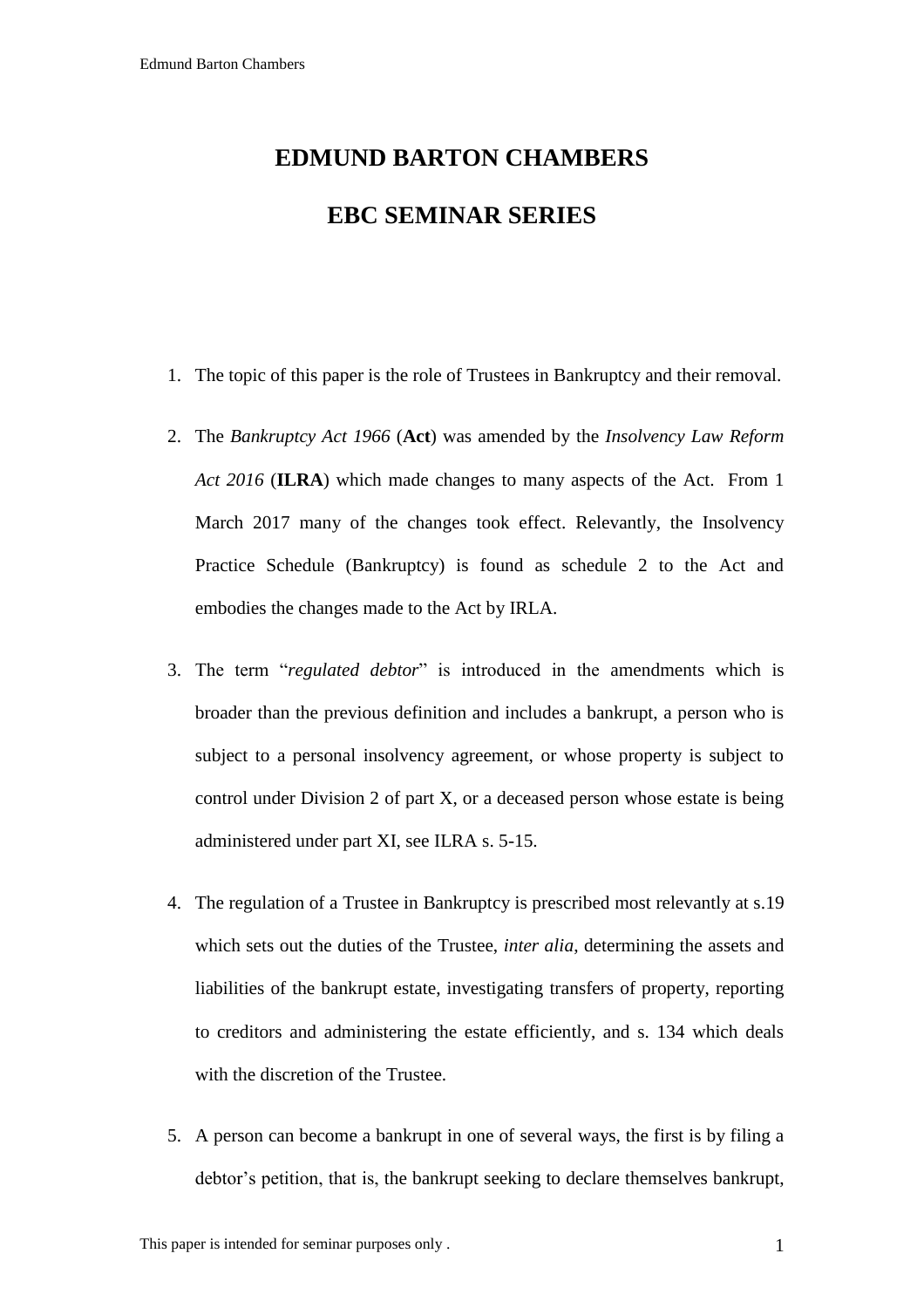secondly, by a creditor relying on an act of bankruptcy, most frequently s.40  $(1)(g)$  of the Act, where a creditor has a judgment against the debtor. Other examples include, if a debtor's personal insolvency agreement is set aside. A full description of the various acts of bankruptcy is found in s.40 of the Act.

- 6. Pursuant to s.58 of the Act, when a bankrupt becomes a bankrupt, the property of the estate vests in the Trustee in Bankruptcy, who may be described pursuant s.161, as "*The Trustee (or Trustees) of the Property of John or Jane Smith, a Bankrupt*".
- 7. A practice that has developed with Trustees is to do minimal work on a bankruptcy matter when they are not in funds, or the estate is hopelessly insolvent. This practice, however, is fraught with peril as often material facts become apparent to the Trustee, causing them to either embark upon or to defend litigation in the later stages of the administration of a bankrupt estate. In turn, this causes the Trustee to be on the back foot and to be reactive to the situation. In my view, the best advice you can give to a Trustee, irrespective of the solvency of the estate, is to make full and thorough enquiry of the bankrupt estate, consistent with the duties of a Trustee, pursuant to s.19 of the Act.
- 8. Where a Trustee has concerns about the steps that should be taken in the administration of a bankrupt estate, proper advice, in the circumstances, would be to seek judicial advice pursuant to ILRA s.  $45-1(1)$ , formerly s.134(4) of the Act so that the Trustee can have confidence in the steps to be taken, see: Re: *Weber* [\(2006\) 154 FCR 80;](http://www.austlii.edu.au/cgi-bin/LawCite?cit=%282006%29%20154%20FCR%2080) [\[2006\] FCA 636.](http://www.austlii.edu.au/au/cases/cth/FCA/2006/636.html) In *Donnelly (Trustee), in the*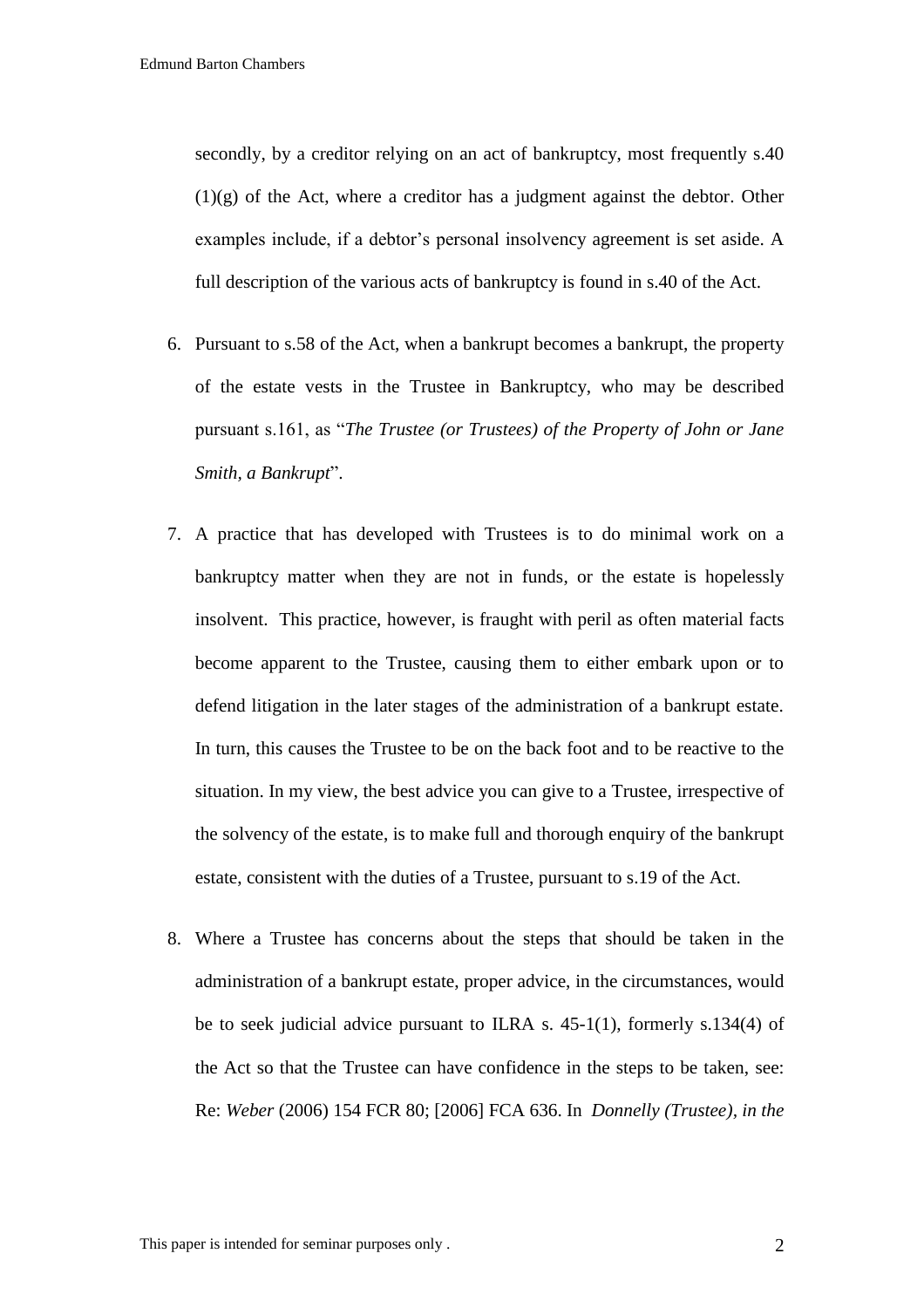*matter of Hancock (Bankrupt) v Porteous* [\[2002\] FCA 862 a](http://www.austlii.edu.au/au/cases/cth/FCA/2002/607.html)t [\[17\]](http://www.austlii.edu.au/au/cases/cth/FCA/2002/607.html#para17) Stone J sets out the relevant principles:

[Section 134\(4\)](http://www.austlii.edu.au/au/legis/cth/consol_act/ba1966142/s134.html) of the Act provides that a trustee may at any time apply to the Court for directions "in respect of a matter arising in connexion with the administration of the estate." The Court is not under an obligation to give such directions; it is a matter for it to decide in the exercise of its discretion; *Re Driller* [\(1972\) 21 FLR 159.](http://www.austlii.edu.au/cgi-bin/LawCite?cit=%281972%29%2021%20FLR%20159) It is however settled that the Court will not give an advisory opinion in the form of a direction; *Willoughby v Official Trustee in Bankruptcy* [\[2001\] FCA 1345.](http://www.austlii.edu.au/au/cases/cth/FCA/2001/1345.html) It is also said that the duty of the judge on a petition for advice is to advise the trustee on questions of law, but not to tell him how to exercise discretionary powers vested in him; *In the Will of Osborne* [\(1863\) 2 SCR \(NSW\) Eq 89.](http://www.austlii.edu.au/cgi-bin/LawCite?cit=%281863%29%202%20SCR%20%28NSW%29%20Eq%2089)

- 9. Frequently, a creditor or even the bankrupt themselves comes into conflict with the actions of the Trustee in administering the estate, a direction to the Trustee pursuant to ILRA s.85-5 following a resolution of creditors can be given. Experience shows that creditors often perceive the proper actions of a Trustee as detrimental to their interests. If a creditor, or creditors are concerned with the administration of the estate by the Trustee, they can seek to have decisions of the Trustee reviewed, pursuant to IRLA s. 45-1 and s. 90-10, formerly s.178 of the Act, alternatively, a meeting of creditors can be convened pursuant to IRLA s. 75-15 and s.90-35, formerly s.64 of the Act, and a vote can be taken as to the removal of the Trustee, if there are sufficient votes in favour of the motion. This approach, which is highly cost effective as compared to litigation, is often overlooked, and should be a starting point for dissatisfied creditor or creditors seeking to remove the Trustee.
- 10. A Court may remove a Trustee after enquiry pursuant to s. 90-15 (1) and s. 90-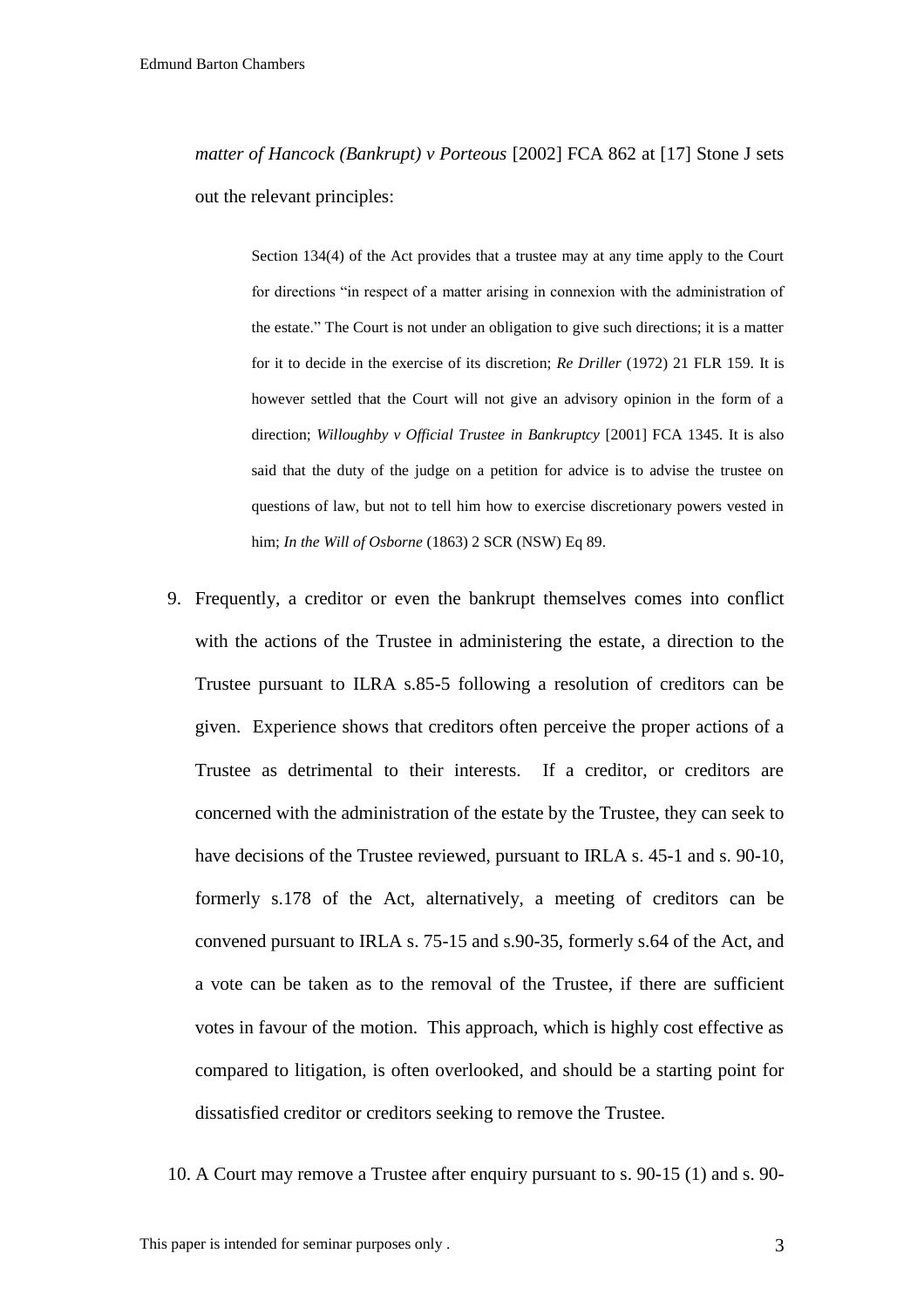15(3)(b) and may give consideration to a variety of factors as set out in s. 90- 15(4).

11. As Buchanan J said in *Patel v Ruhe* [2016] FCA 520 at [33]:

The tests to be applied are well established, and were not in dispute. The duties of a trustee of a bankrupt estate are set out in s 19 of the Act. Although a trustee may not disregard the legitimate interests of a bankrupt, a primary duty of a trustee is to protect the interests of creditors and recover for the estate such property as may reasonably be recovered in a commercially sound way. Judgments are required. The judgments are ones for the trustee to make and the Court will normally not interfere unless it is clear that some **maladministration of the estate has occurred or is likely** (see e.g. *Re Gault; Gault v Law* [\[1981\] FCA 167;](http://www.austlii.edu.au/au/cases/cth/FCA/1981/167.html) [\(1981\) 57 FLR 165](http://www.austlii.edu.au/cgi-bin/LawCite?cit=%281981%29%2057%20FLR%20165) at 173; *Macchia v Nilant* [\[2001\] FCA 7;](http://www.austlii.edu.au/au/cases/cth/FCA/2001/7.html) [\(2001\) 110 FCR 101](http://www.austlii.edu.au/cgi-bin/LawCite?cit=%282001%29%20110%20FCR%20101) at [\[50\];](http://www.austlii.edu.au/au/cases/cth/FCA/2001/7.html#para50) *Trkulja v Morton* [\[2005\] FCA 659](http://www.austlii.edu.au/au/cases/cth/FCA/2005/659.html) at [\[4\];](http://www.austlii.edu.au/au/cases/cth/FCA/2005/659.html#para4) *Maxwell-Smith v Donnelly* [\[2006\] FCAFC 150](http://www.austlii.edu.au/au/cases/cth/FCAFC/2006/150.html) at [\[53\];](http://www.austlii.edu.au/au/cases/cth/FCAFC/2006/150.html#para53) *Moore v Macks* [\[2007\] FCA 10](http://www.austlii.edu.au/au/cases/cth/FCA/2007/10.html) at [\[30\];](http://www.austlii.edu.au/au/cases/cth/FCA/2007/10.html#para30) *Boensch v Pascoe* [\[2007\] FCA 1977](http://www.austlii.edu.au/au/cases/cth/FCA/2007/1977.html) at [\[10\]-](http://www.austlii.edu.au/au/cases/cth/FCA/2007/1977.html#para10) [\[15\];](http://www.austlii.edu.au/au/cases/cth/FCA/2007/1977.html#para15) *Ferella v Official Trustee in Bankruptcy (No 2)* [\[2011\] FCA 619](http://www.austlii.edu.au/au/cases/cth/FCA/2011/619.html) at [\[11\]-](http://www.austlii.edu.au/au/cases/cth/FCA/2011/619.html#para11) [\[20\]\)](http://www.austlii.edu.au/au/cases/cth/FCA/2011/619.html#para20). (Emphasis added).

12. In *Ferella*, the Yates J said at [12] – [20]:

13. Trustees in bankruptcy are properly to be regarded as officers of the Court and are subject to the general control of the Court: *Adsett v Berlouis* [\(1992\) 37 FCR 201](http://www.austlii.edu.au/cgi-bin/LawCite?cit=%281992%29%2037%20FCR%20201?stem=0&synonyms=0&query=title(%222011%20FCA%20619%22)) at 208; *Wilson v Commonwealth of Australia* [\[1999\] FCA 219](http://www.austlii.edu.au/au/cases/cth/FCA/1999/219.html) at [\[44\].](http://www.austlii.edu.au/au/cases/cth/FCA/1999/219.html#para44) [Section 179](http://www.austlii.edu.au/au/legis/cth/consol_act/ba1966142/s179.html) of the [Bankruptcy Act](http://www.austlii.edu.au/au/legis/cth/consol_act/ba1966142/) is a specific provision that reflects that position. It is a "supervisory" provision (among other supervisory provisions such as [s 178\)](http://www.austlii.edu.au/au/legis/cth/consol_act/ba1966142/s178.html) in aid of the Court's general supervision of trustees who are its officers and "provides what is in substance a power to review acts, omissions or decisions of the trustee": *Macchia v Nilant* [\[2001\] FCA 7;](http://www.austlii.edu.au/au/cases/cth/FCA/2001/7.html) [\(2001\) 110 FCR 101](http://www.austlii.edu.au/cgi-bin/LawCite?cit=%282001%29%20110%20FCR%20101?stem=0&synonyms=0&query=title(%222011%20FCA%20619%22)) at [\[46\];](http://www.austlii.edu.au/au/cases/cth/FCA/2001/7.html#para46) see also at [50]. Its terms are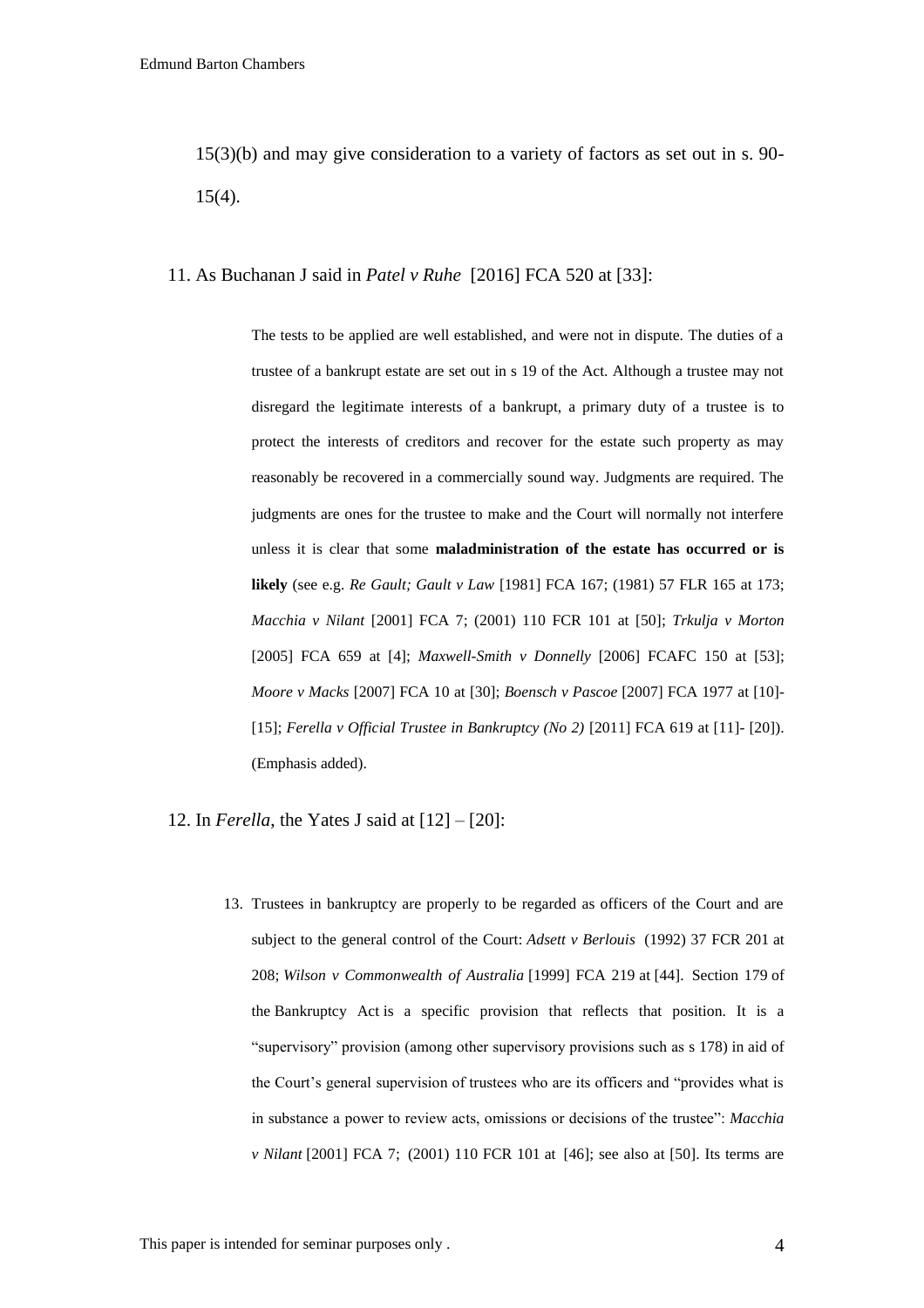"wide and general" (*Re Alafaci; Registrar in Bankruptcy v Hardwick* [\(1976\) 9 ALR](http://www.austlii.edu.au/cgi-bin/LawCite?cit=%281976%29%209%20ALR%20262?stem=0&synonyms=0&query=title(%222011%20FCA%20619%22))  [262](http://www.austlii.edu.au/cgi-bin/LawCite?cit=%281976%29%209%20ALR%20262?stem=0&synonyms=0&query=title(%222011%20FCA%20619%22)) at 267) and involve the exercise of a "broad discretion as to whether or not there are sufficient grounds to make an inquiry appropriate": *Macchia* at [49]; see also *Turner v Official Trustee in Bankruptcy* [\[1998\] FCA 1558.](http://www.austlii.edu.au/au/cases/cth/FCA/1998/1558.html) This is reflected in the width of the relief that may be granted: the Court may remove the trustee from office or make such order "as it thinks proper".

- 14. Notwithstanding this, it is recognised that the discretion to order an inquiry is tempered by a number of considerations.
- 15. First, the discretion "must be exercised in the interests of the orderly administration of the bankrupt's estate": *Re Challen (a Bankrupt); Ex parte Brown v Bendeich*(unreported, Federal Court of Australia, Beaumont J, 23 April 1996); *Macchia* at [50].
- 16. Secondly, the person seeking the inquiry should normally be required to establish "substantial grounds for believing that the trustee erred in the administration" or has engaged in "misconduct": *Re Gault; Gault v Law* [\[1981\] FCA 167;](http://www.austlii.edu.au/au/cases/cth/FCA/1981/167.html) [\(1981\) 57 FLR](http://www.austlii.edu.au/cgi-bin/LawCite?cit=%281981%29%2057%20FLR%20165?stem=0&synonyms=0&query=title(%222011%20FCA%20619%22))  [165](http://www.austlii.edu.au/cgi-bin/LawCite?cit=%281981%29%2057%20FLR%20165?stem=0&synonyms=0&query=title(%222011%20FCA%20619%22)) at 173; *Wilson* at [44]. In this connection "(t)rustees acting honestly, with ordinary prudence and within the limits of their trust, are not liable for mere errors of judgment": *In re Chapman; Cocks v Chapman* [1896] 2 Ch 763 at 776; see also at 778; *Alafaci* at 285.
- 17. Thirdly, before exercising the discretion, the Court should be mindful of the "wellestablished policy in bankruptcy legislation that the court should not unduly interfere with the day-to-day administration of a bankrupt's estate by a trustee": *Re Tyndall* [\[1977\] FCA 15;](http://www.austlii.edu.au/au/cases/cth/FCA/1977/15.html) [\(1977\) 30 FLR 6](http://www.austlii.edu.au/cgi-bin/LawCite?cit=%281977%29%2030%20FLR%206?stem=0&synonyms=0&query=title(%222011%20FCA%20619%22)) at 9; *Turner* at 3. Although *Re Tyndall* was a case dealing with [s 178](http://www.austlii.edu.au/au/legis/cth/consol_act/ba1966142/s178.html) of the [Bankruptcy Act,](http://www.austlii.edu.au/au/legis/cth/consol_act/ba1966142/) the following observations of Deane J (when in this Court) are equally applicable to [s 179.](http://www.austlii.edu.au/au/legis/cth/consol_act/ba1966142/s179.html) His Honour (at 10) said: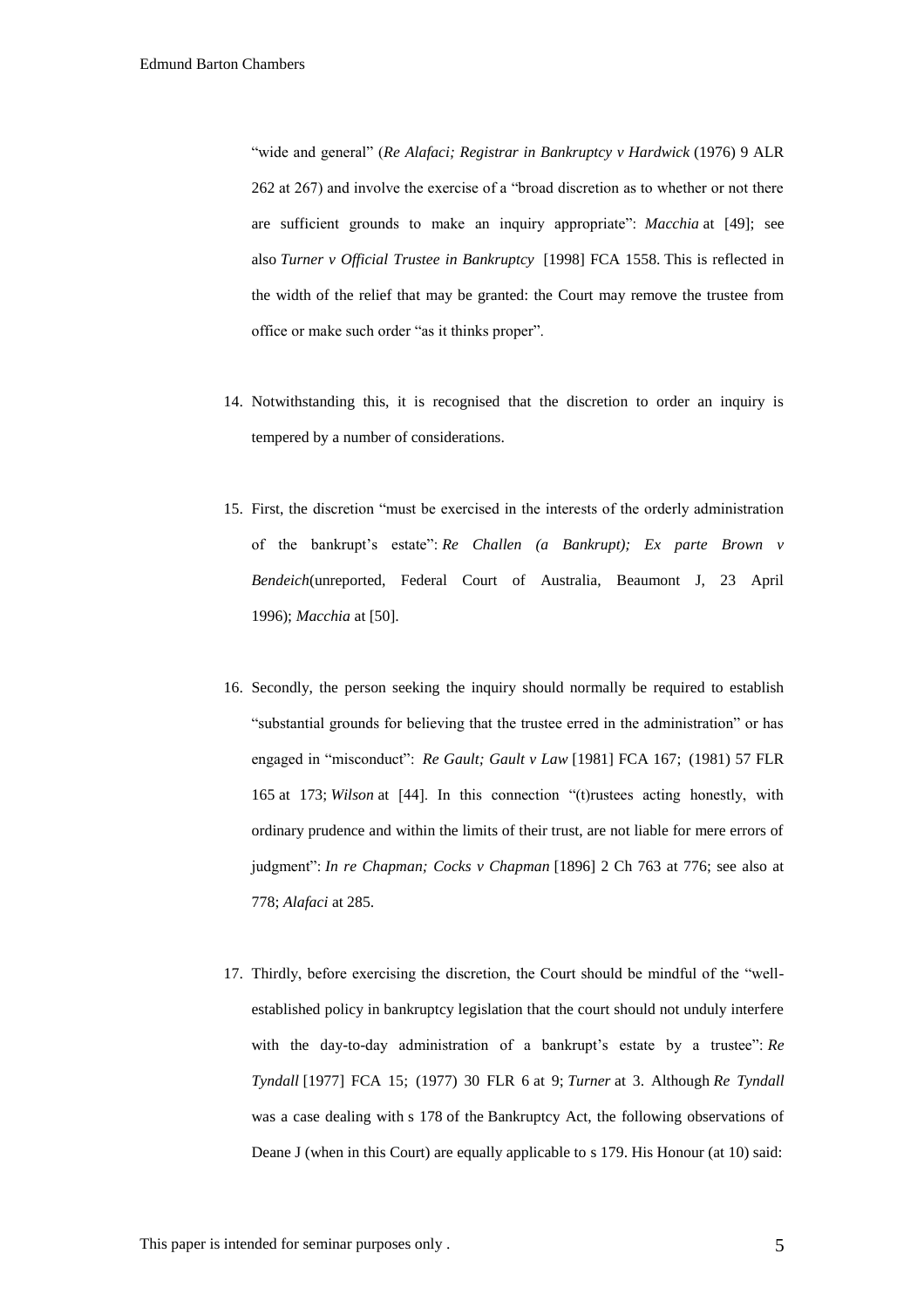... The trustee is made responsible for the administration of the bankrupt estate under the general provisions of the Act. He must, in the course of that administration, make a variety of decisions aimed at enabling the administration to be carried out with promptness and efficiency. Some of these decisions will be business or commercial decisions in which the business or commercial experience of the trustee would itself provide a basis for arguing that, unless it were shown that the trustee's decision was perverse or clearly wrong, it would be inappropriate and unjust for the court to interfere. Again, under the present legislation, the trustee will ordinarily be the official receiver and the court must be conscious of the fact that the official receiver will be made responsible for the administration of an extraordinarily large number of estates. In such circumstances, the administration of the *[Bankruptcy Act](http://www.austlii.edu.au/au/legis/cth/consol_act/ba1966142/)* demands that the court take into account, in exercising its functions under the provisions of [s 178](http://www.austlii.edu.au/au/legis/cth/consol_act/ba1966142/s178.html) of the Act, the opinion of the official receiver, as trustee, as to what is expedient in the interests of the prompt and efficient administration of a particular bankrupt estate. That is, however, a completely different thing to saying that the court can only interfere with an act, omission or decision of the official receiver, as such trustee, when it is of the view that the official receiver has acted unreasonably, absurdly or in bad faith in so acting or failing to act or in reaching that decision.

17. Fourthly, the discretionary considerations to be taken into account when considering whether an inquiry should be ordered include the likely utility to be derived from an inquiry. In this connection, the ultimate question to be kept in mind is whether there is a likelihood that "the trustee should be held to account for conduct in the administration of the estate which has affected the bankrupt in some way": *Macchia* at [50]. This does not mean, however, that it is necessary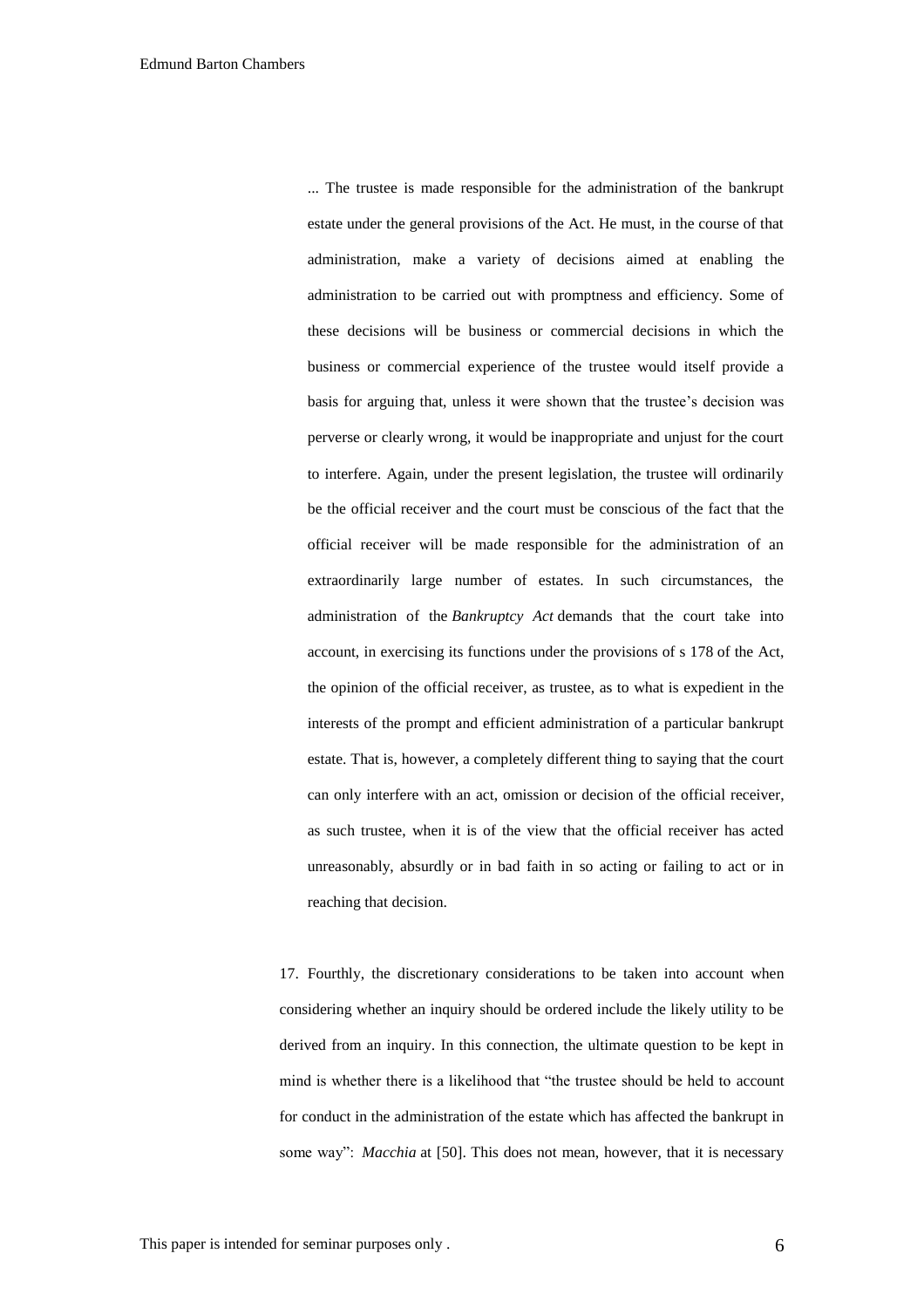that there be "a financial aspect" to the complaint that is brought forward as justifying an inquiry: *Maxwell-Smith v Donnelly* [\[2006\] FCAFC 150](http://www.austlii.edu.au/au/cases/cth/FCAFC/2006/150.html) at [\[63\].](http://www.austlii.edu.au/au/cases/cth/FCAFC/2006/150.html#para63)

18. Fifthly, [s 179](http://www.austlii.edu.au/au/legis/cth/consol_act/ba1966142/s179.html) is not a vehicle for pressing general law claims (such as claims for damages in tort) even though conduct invoking the remedial objectives of the provision may be based upon the breach of general law rights and obligations: *Macchia* at [44] and [50].

19. Sixthly, the availability of general law causes of action and remedies at the suit of the person seeking the inquiry may be a sound discretionary reason why an inquiry should not be ordered under [s 179:](http://www.austlii.edu.au/au/legis/cth/consol_act/ba1966142/s179.html) *Gault* at 173.

20. In *Alafaci*, Riley J (at 268) gave practical guidance about the procedure to be followed in relation to an inquiry pursuant to [s 179:](http://www.austlii.edu.au/au/legis/cth/consol_act/ba1966142/s179.html)

... I do not wish to be taken as presuming to lay down any rule as to the procedure to be followed in, or the approach to be made by the court to, a case of this sort; but it seems to me that in such a case there is a preliminary question to be decided by the court – namely on the grounds and facts before it, has a case been made for inquiry into the trustee's conduct? If the answer to that question is "yes", the next question is  $-$  what is to be the scope of the inquiry? It may be that the material already before the court sufficiently defines the scope of the inquiry; on the other hand, the court may find it necessary to define the subjects for inquiry  $-$  eg in the form: "Did the trustee do (or fail to do) so and so?" – and to give directions before proceeding to inquire. In any event, the court will seek to inquire into specific matters, and to ensure that the trustee is given proper opportunity to prepare and present his case on those matters. If in the course of inquiry into those matters it emerges that there are other aspects of the trustee's conduct in relation to the bankruptcy into which the court, as the authority having